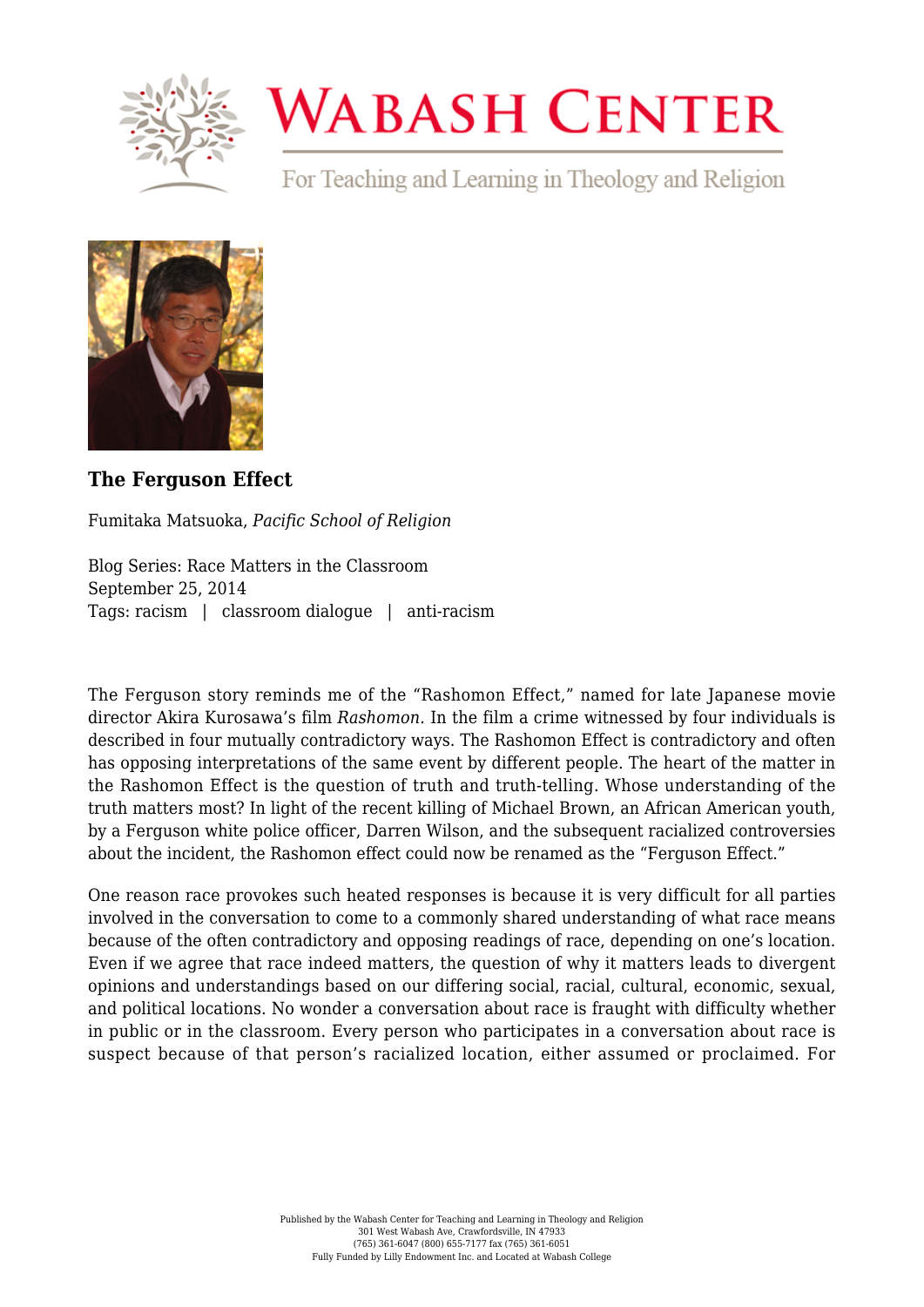example, some might argue that racial diversity has been greatly advanced in educational institutions during the last several decades as reflected in the increase of people of color among students and faculties. But there is no assurance that ethnically underrepresented people would make the same observation -- thus, the "Ferguson Effect." How one "gets" or "does not get" race is based on the person's racialized identity and location. Furthermore, the oppositional dynamic deeply embedded in the relationship among the conversation participants in North America on race makes any possibility for a common understanding nearly impossible. In such a climate, who speaks the "truth"?

How can such an impasse be broken in classroom conversations about race? The Ferguson Incident and the subsequent public discussions about what happened there have not really provided us with helpful insights. The racial divide appears too deep to overcome. But I think the prospect of breaking the impasse about race in the classroom is not so bleak. In the recent undertaking by the Association of Theological Schools called "Preparin[g](http://live-wabash.pantheonsite.io/wp-content/uploads/2016/07/6a016301e4b359970d01bb078cc4ce970d-pi.png) for 2040: Enhancing Capacity to Educate and Minister in a Multiracial World" that I participated in as a coach, I found signs of hope.



While many of the participating schools focused their efforts on such issues as greater diversification of students, faculty, curricular designs, and decision-making processes, some schools took a different approach and addressed a more fundamental level of the "Ferguson" divide over race. One school in particular focused its effort on classroom conversations with the objectives based on this school's finding that "*there is conflict in any change that pushes at stereotypes, requires self-assessment, and looks at institutional assumptions.*"

What is gleaned from this school's treatment of race and racial diversity is very instructive on the subject of "Race Matters in the Classroom." In light of the "Ferguson Effect" in treating race, two objectives for race conversation in the classroom can be considered.

1) Self-assessment and examination of the assumptions one brings to the matter of race, particularly by the racially dominant group of people. The heart of the matter of race for the dominant group is the realization that no mind is so closed as the mind that is convinced of its own openness (as the former president of Union Seminary, Donald Shriver, once said).

2) For racially underrepresented groups of people, the objective of classroom conversation is having their voices heard. The central issue is that their experiences of pain and race are indeed respected, given a hearing, and taken seriously in the classroom setting.

For these objectives of race conversations to be accomplished in classroom settings, the commitment of the school to racial justice is critical. Only when the school is serious about racial justice in education, will race become a significant educational matter in the classroom.